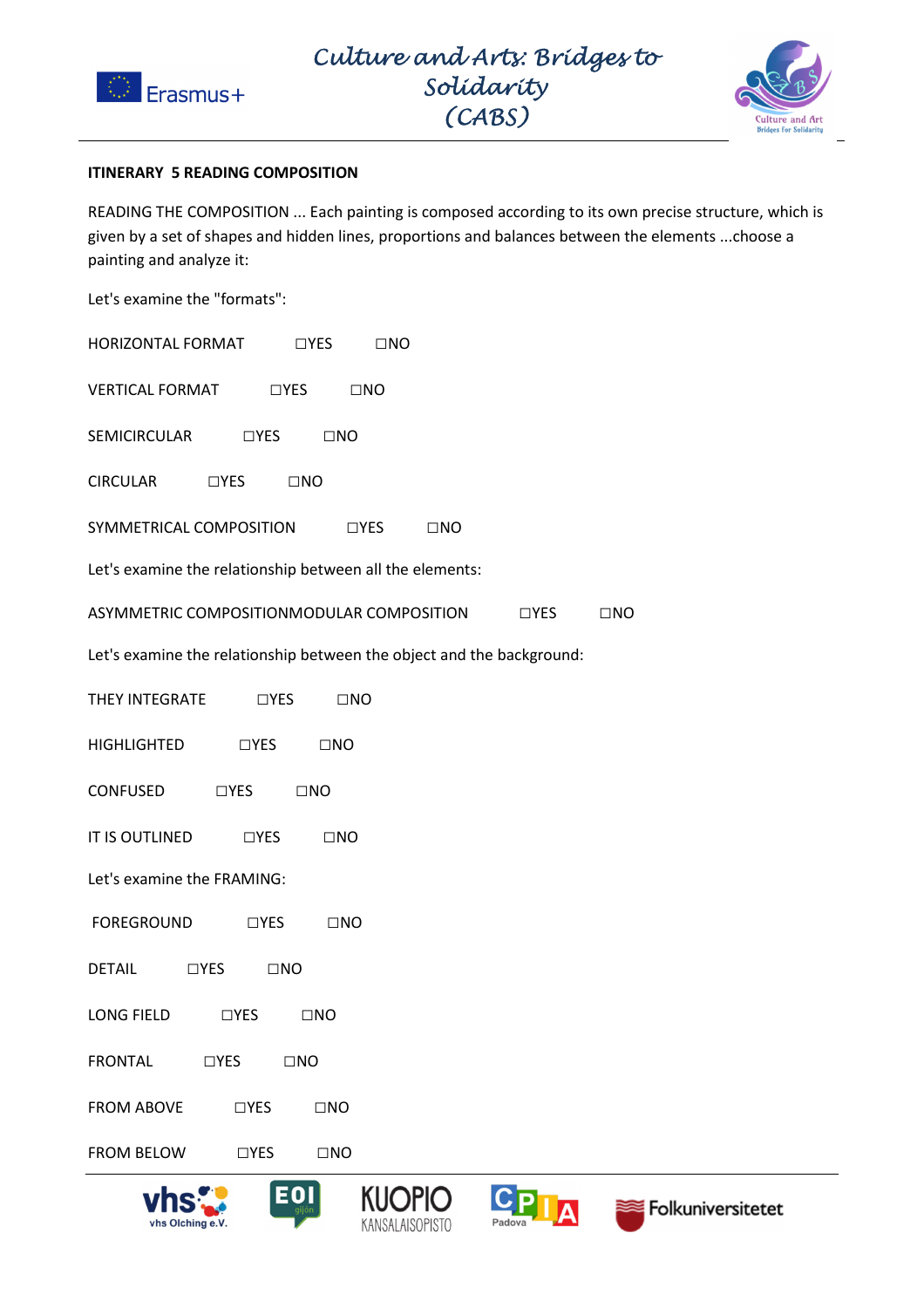

Culture and Arts: Bridges to Solidarity  $\Gamma$  $(ARS)$ 



CENTERED □YES □NO

OFF-CENTERED □YES □NO

Let's examine the imaginary lines and forms that relate the various elements of the painting, which unconsciously guide the eyes of the observer and which produce sensations:

HORIZONTAL LINES □YES □NO

VERTICAL LINES □YES □NO

OBLIQUE LINES □YES □NO

CURVED LINES □YES □NO

LINES □YES □NO

| RECTANGULAR OR SQUARE SHAPE | $\Box$ YES | $\square$ NO |
|-----------------------------|------------|--------------|
|                             |            |              |

TRIANGULAR OR PYRAMID SHAPE □YES □NO

CIRCULAR SHAPE □YES □NO

## **ITINERARY 5 - READING THE COMPOSITION**

Let's examine the "formats": HORIZONTAL FORMAT: the painting is low and wide ...

VERTICAL FORMAT: the painting is narrow and tall?...

SEMICIRCULAR: the painting occupies a semicircle, usually occupies the lunette of an arch ...

CIRCULAR: the painting occupies a round or oval ...

SYMMETRICAL COMPOSITION: the elements of one part correspond in a balanced way to the elements of the opposite part ...

Let's examine the relationship between all the elements:

ASYMMETRIC COMPOSITION: the elements are arranged in an irregular and dynamic way ...

MODULAR COMPOSITION: with a basic element or shape that is repeated several times for example to form a decoration ...

Let's examine the relationship between the object and the background:

THEY INTEGRATE: the object fits on a background with solid colours and in harmony with the object ...